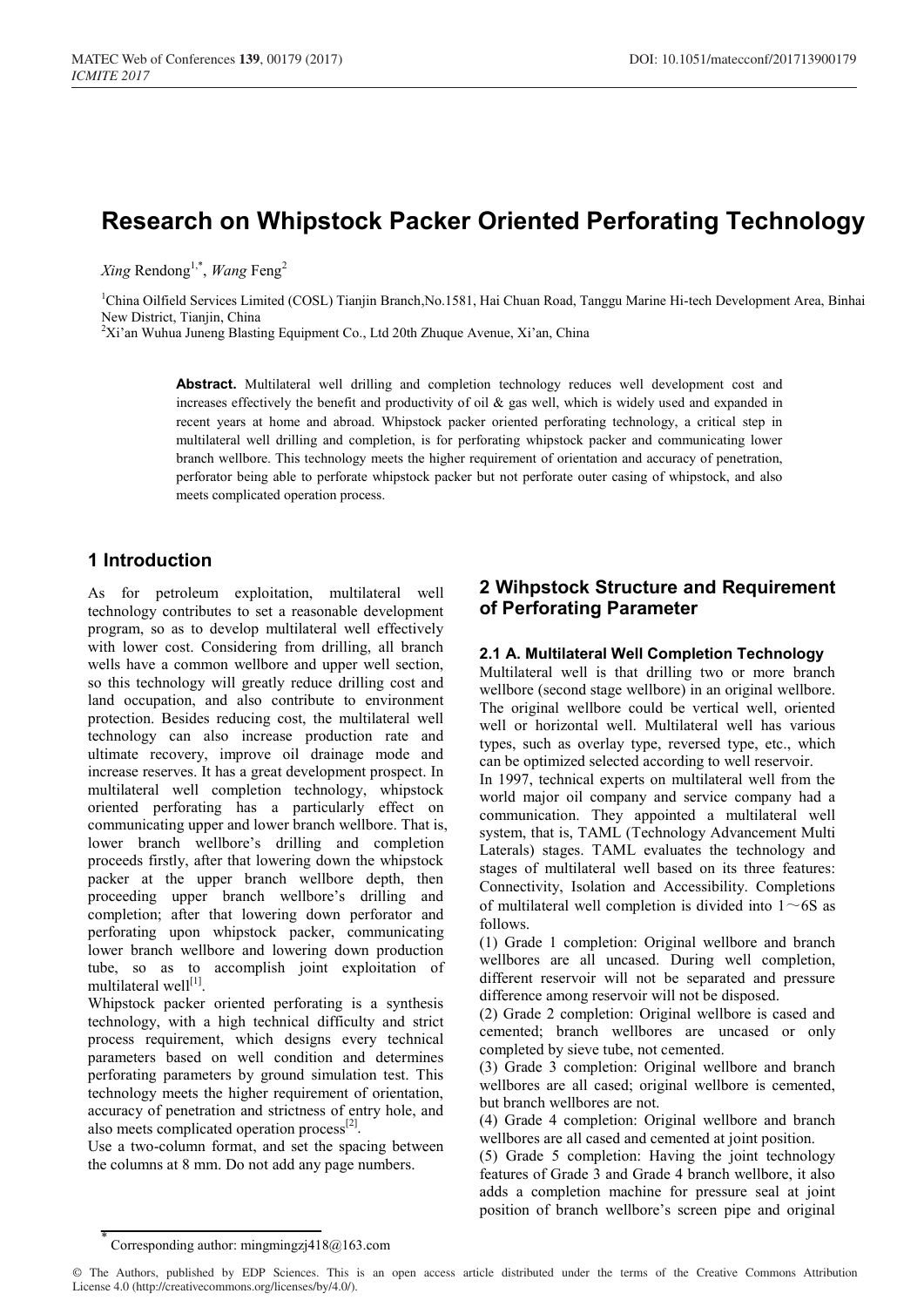casing; original wellbore is totally cased and joint is hydraulic isolated.

(6) Grade 6 completion: Pressure at joint and wellbore pressure is the same which is an entirety pressure. It can be acquired by lowering down casing, does not need downhole completion tools.

(7) Grade 6S completion: Using downhole divider or downhole wellhead device; mainly using a downhole double-casing head as the wellhead to divide a large diameter original wellbore into two small equant branch wellbore<sup>[3]</sup>.

Currently, whipstock packer oriented perforating technology is mainly used in Grade 5 completion. The wellbore structure of Grade 5 completion is showed as Fig 2. Taking Grade 5 completion multilateral well's whipstock as the example, this paper will discuss the perforating parameter and operation technology.



**Fig2** Wellbore Structwre of the Grade5 Completiong

#### **2.2. Structure of Whipstock Packer**

In branch wellbore, the mostly used whipstock packer is hollow whipstock. Its structure is as Fig 3. This type of whipstock connects direction sub (UBHO Sub / MWD Sub) on ground, lowering down by drilling rig to preset depth. After adjusting orientation, operator pressurizes on ground and sets packer, meanwhile, releases loading tool and raising drilling rig upon whipstock. On account of the restriction of whipstock structure, the perforating area could only be between C and D. Radioactive isotope mark could be loaded at both ends of the area before perfortor running down, so as to accomplish an accurate positioning.



#### **2.3 Requirement of Perforating Design**

(1)To communicate branch wellbore and original wellbore, it is required that perforating gun, branch wellbore casing, cementing and whipstock cover board shall be perforated successively, and to prevent wellbore losing, perforating cannot damage the original wellbore casing of outer whipstock.

(2)The perforator shall be positioned accurately in whipstock perforating area and perforating azimuth error at tool surface shall be  $\pm 10^{\circ}$ .

(3)To increase oil recovery, the total area of effective perforating entry hole on whipstock cover board shall be more than the area of minimum inner diameter of lowered down production tube.

(4)Because functional dielectric material is different and whipstock changes gradually along angular surface, penetration of perforating charge shall be considered and simulation test of practical well condition is needed.

### **3.Selections of Perforator And Simulation Test**

Based on multilateral well's structure and setting status of whipstock packer, it is required that perforator shall perforate 7″ branch wellbore casing, 9 5/8″ cover board of whipstock packer and cementing ring between them, but it shall not perforate 9 5/8″ casing of original wellbore, besides that, the effective perforating area (unit entry hole\*hole quantity) on whipstock cover board shall be more than the area of minimum inner diameter (2.313″) of production tube in original wellbore.

#### **3.1 Perforating Gun**

Based on casing dimension of branch wellbore, the 5" perforating gun is selected, 2.3m, with a 2m effective perforating length, phasing 0°, density 16 shot/m, charge distance 62.5mm, can be loaded with 32 pieces of perforating charge.

#### **3.2 Perforating Charge**

Type 127 Big Hole perforating charge is used, loading with normal temperature RDX and 39g explosive weight. Shape structure is as Fig 4 and loading structure is as Fig 5.

#### **3.3 Simulation Test of Single Perforating Charge and Result**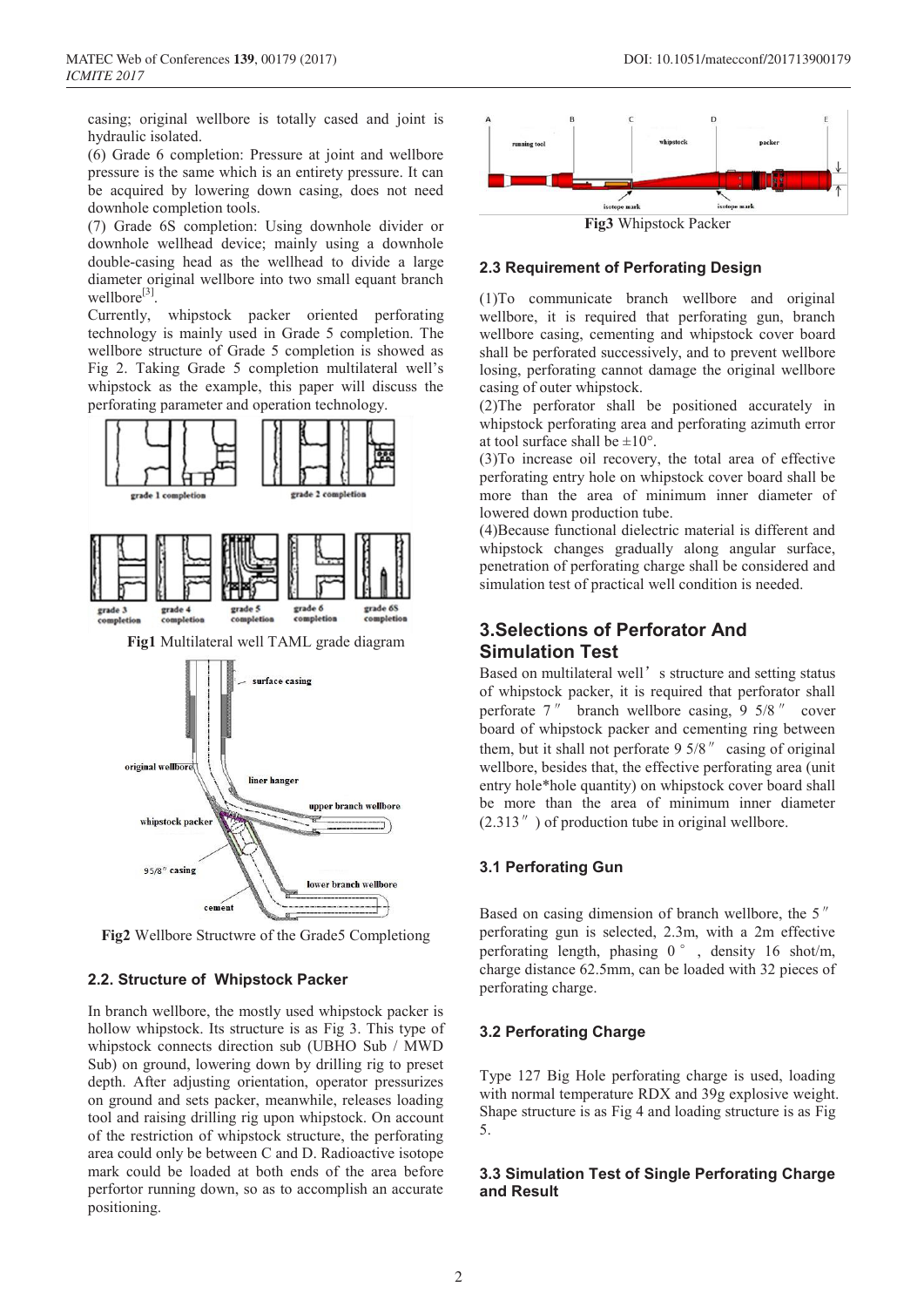Based on practical well condition, the simulation test device for single perforating charge is designed as Fig 6. Targets for perforating successively are scallop thickness of perforating gun, water in the gap between perforating gun and casing, 7 ″ casing thickness, cement and whipstock cover board and whipstock back board. Therein, the gap of whipstock cover board and side wall is between 0.769″ (19.53mm) and 4.26″ (108.20mm), and the thickness of whipstock back board is 1 ″ (25.4mm).

(1)Casing gap (gap spacer 1): simulating liquid thickness between scallop of perforating gun and 7" casing, setting it to be 6.5mm.

(2)ID of whipstock (gap spacer 2): simulating liquid thickness between scallop of whipstock cover board and whipstock side wall, setting it to be 25.9mm.

(3)Cement: Simulating the thickness of cement, setting it to be 25.0mm, 35.5mm, 61.0mm and 40.0mm.



**Fig 4** Shape structure of perforating charge



**Fig 5** Loading structure of perforating charge



**Fig6** Target Test (minimum gap)

#### **3.4 Test Data and Result**

Based on functional target analysis of perforator and practical perforating status, simulation test under different status is performed, showing as Table 1. Test result based on Table 1's simulation test is as Table 2.

| <b>Table 1 Status Parameter of Simulation Test</b> |
|----------------------------------------------------|
|----------------------------------------------------|

| <b>Status</b><br>group | N<br>$\Omega$ | Explosi<br>on<br>spacer<br>(mm) | $\blacksquare$ where $\blacksquare$ such $\blacksquare$<br>Simulati<br>on<br>thicknes<br>s of gun<br>(mm) | Simulati<br>on<br>casing<br>gap<br>(mm) | Simulati<br>on 7"<br>casing<br>thicknes<br>s (mm) | Simulati<br>on<br>cement<br>thicknes<br>s (mm) | $\mathbf{u}$ $\mathbf{u}$ $\mathbf{u}$ $\mathbf{v}$ $\mathbf{v}$ $\mathbf{v}$ $\mathbf{u}$ $\mathbf{u}$ $\mathbf{u}$ $\mathbf{v}$ $\mathbf{v}$ $\mathbf{v}$<br><b>Simulation</b><br>thickness of<br>whipstock<br>cover board<br>(mm) | Whip<br>stock<br>ID<br>(mm) | <b>Simulation</b><br>thickness of<br>whipstock<br>side wall<br>(mm) | Simulation<br>95/8"<br>casing<br>thickness<br>(mm) |
|------------------------|---------------|---------------------------------|-----------------------------------------------------------------------------------------------------------|-----------------------------------------|---------------------------------------------------|------------------------------------------------|--------------------------------------------------------------------------------------------------------------------------------------------------------------------------------------------------------------------------------------|-----------------------------|---------------------------------------------------------------------|----------------------------------------------------|
|                        |               | 18                              | 4.5                                                                                                       | 6.5                                     | 10.4                                              | 35.5                                           | 25.4                                                                                                                                                                                                                                 | 20                          | 25.4                                                                | 12                                                 |
| Π                      | 3<br>4        |                                 |                                                                                                           |                                         |                                                   | 61                                             |                                                                                                                                                                                                                                      |                             |                                                                     |                                                    |
| Ш                      | 5<br>6        |                                 |                                                                                                           |                                         |                                                   | 40                                             |                                                                                                                                                                                                                                      |                             |                                                                     |                                                    |
| IV                     | 8             |                                 |                                                                                                           |                                         |                                                   | 25                                             |                                                                                                                                                                                                                                      |                             |                                                                     |                                                    |

#### **Table 2** Test Result

| Group        | No.            | 7" casing entry hole size<br>$(this the ss: 10.4mm)$<br>(mm) |            |         | Whipstock cover board entry hole size (thickness25.4mm)<br>Exit side (mm)<br>Entrance side (<br>(mm) |           |         |           |            |              | Damage of simulation<br>whipstock sidewall<br><i>(thickness</i><br>$25.4$ mm $)(mm)$ |             | Damage of<br>simulation<br>95/8"casing |
|--------------|----------------|--------------------------------------------------------------|------------|---------|------------------------------------------------------------------------------------------------------|-----------|---------|-----------|------------|--------------|--------------------------------------------------------------------------------------|-------------|----------------------------------------|
|              |                | long axis                                                    | minor axis | average | long axis                                                                                            | minor aus | average | long axis | minor axis | average      | entry hole                                                                           | penetration | (mm)                                   |
|              |                | 21.98                                                        | 21.3       | 21.64   | 11.84                                                                                                | 11.55     | 11.7    | 14.77     | 13.24      | 14           |                                                                                      | 10.6        | none                                   |
|              | $\overline{2}$ | 22.78                                                        | 22.5       | 22.64   | 12.11                                                                                                | 10.82     | 11.47   | 14.65     | 13.86      | 14.26        | 4.6                                                                                  | 8.4         | none                                   |
|              | ٦              | 20.01                                                        | 18.57      | 19.29   | 13.76                                                                                                | 12.86     | 13.31   | 9.71      | 9.62       | 9.67         | none                                                                                 | none        | none                                   |
| Π            | 4              | 20.04                                                        | 19.19      | 19.62   | 11.86                                                                                                | 10.76     | 11.31   | 9.55      | 9.07       | 9.31         | none                                                                                 | none        | none                                   |
|              |                | 24.87                                                        | 23.71      | 24.29   | 11.97                                                                                                | 10.24     | 11.11   | 10.65     | 10.56      | 10.61        | none                                                                                 | none        | none                                   |
| Ш            | 6              | 21.04                                                        | 20.5       | 20.77   | 15.42                                                                                                | 15.42     | 15.42   | 10.87     | 10.51      | 10.69        |                                                                                      | 6.71        | none                                   |
| $\mathbb{F}$ | ٠              | 25.58                                                        | 22.37      | 23.98   | 16.03                                                                                                | 16.03     | 16.03   | 12.66     | 12.23      | 12.45        | ٩                                                                                    | 2.77        | none                                   |
|              | s              | 24.3                                                         | 22.15      | 23.23   | 14.02                                                                                                | 13.9      | 13.96   | 13.98     | 13.02      | 13.5         | s                                                                                    | 12          | none                                   |
| . .          |                |                                                              |            | .       |                                                                                                      |           | $  -$   |           |            | $\sim$ $  -$ |                                                                                      |             |                                        |

Calculating the test result, it is concluded that the effective perforating area (S1) on whipstock cover board is larger than the flowing area (S2) of original wellbore production tube.

$$
\frac{51}{52} = \frac{\pi * 11.81^2}{\pi * (2.313 * 25.4)^2} > 1
$$

#### **4.Operation Process**

#### **4.1 Introduction of Operation Process**

TCP (tubing conveyed perforating) oriented perforating technology is used in whipstock packer perforating. In this perforating technology, pressure actuated firing head is connected at the top of perforating gun, and tubing short circuit, X-over, UBHO Sub, 3 1/2″ drilling pipe, isotope sub (depth sub) and drilling rig are connected to well mouth. All downhole tools must be connected reliably before running down perforating string. Included angle between perforator and orientation key of oriented sub must be measured accurately. It cannot rotate between them. The distance between the first perforating charge at bottom gun and isotope sub should be measured and will not change in wellbore<sup>[4]-[6]</sup>.

TCP oriented perforating technology runs down perforator into preset depth (Fig 8) based on perforating string (Fig 7). After that, running down wireline correlation apparatus to correct depth; calculating the distance (Z) between isotope sub and isotope mark on the top of whipstock packer by calculating isotope sub's depth, meanwhile, adjusting amount (Y-Z-X) of perforating string is concluded. The perforator shall be located at perforating depth and error shall be controlled in 0.2m. Then running down a Gyro with guide device by wireline; the orientation of orientation key should be measured when the guide device of Gyro inserting in the orientation key of orientation sub and being fixed; adjusting perforating orientation by rotating tube strings on ground, and pressurizing to initiate perforator after the perforating orientation being confirmed $^{[7]}$ .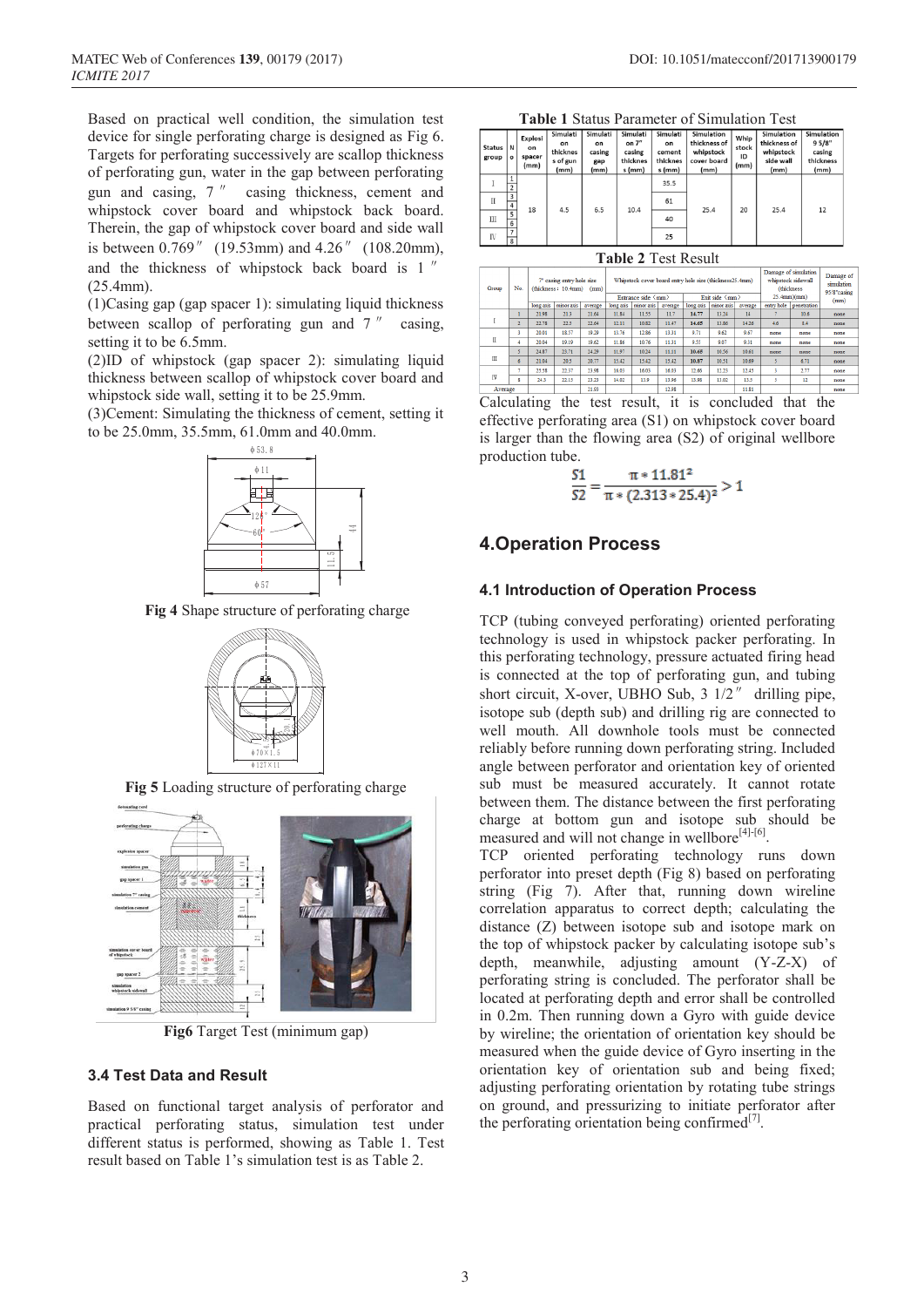



**Fig8** Perforating String before depth correction

In that operation process, the function of pressure actuated firing head is to initiate perforator by pressurizing on ground and also to open circulation hole for circulation well killing after communicated lower branch wellbore; the function of tubing short circuit is to remain enough space at the bottom after the guide device of Gyro inserted in the orientation key of UBHO sub<sup>[8]</sup>; the function of UBHO sub is to guarantee the accuracy of perforating orientation by measuring included angle between perforator orientation key on ground and measuring orientation of the orientation key in downhole; the function of isotope sub is to accurately locate the depth of perforating string.

#### **3.2 Main Steps of Operation Process**

(1)Running down perforating strings: locking phasing mark of whipstock oriented perforating system with oriented sub, then running down it to desired perforating zone by tubing.

(2)Wireline depth correction: When the perforating string is run down to desired depth, GR/CCL combination is run down for wireline depth correction. Perforating gun needs to be below the whipstock; isotope sub must not overlap with isotope of whipstock; CBL/GR/CCL logging Fig or open-hole GR logging material shall be supplied by the owner.

(3)Adjusting perforating string to designed depth: Adjusting perforating string to designed depth based on measuring result.

(4)Orientation measuring: Running down Gyro to measure orientation after adjusted perforating string<sup>[9]</sup>.

(5)Orientation adjusting: Based on measuring result of Gyro, rotating tubing string repeatedly to transfer torque to perforator, so as to adjust orientation of string.

(6)Orientation confirmation: After adjusted perforating orientation, the Gyro shall be run down again to measure orientation. It meets requirement if the orientation error is with the scope of  $+/-10$ ; it is required to adjust orientation again if the orientation error is more than 10°. (7)Pressurizing and initiating: Pressurizing from well mouth to initiate perforator under the command of supervisor.

(8)Lifting perforating string and releasing perforating gun.

#### **3.3 Announcements during Operation**

To guarantee the preparation and safety of operation, the announcements below shall be considered.

(1)Perforating string shall run down after drifting, flushing and confirmation of stabilization of well loss.

(2)Tubing strings must be drift diameter checked. Measuring apparatus and Gyro shall be reliably run down to designed depth.

(3)It needs to be guaranteed that all downhole tools must be connected reliably, preventing screw loose at connection and dropping down.

(4)Speed of tripping must be smooth and steady. Drastic running or cease during tripping is forbidden.

(5)Any object needs be prevented from dropping down into wellbore. If any object dropped down, operator shall report to supervisor to avoid bigger  $loss<sup>[10]</sup>$ .

(6)Load fluid need to be poured every three tubes' running. After full poured, it continues to dripping, avoiding over value of pressure difference from inside and outside tubing.

(7)The distance between first perforating charge of top perforator and isotope mark must be accurately measured. It should confirmed by perforating engineer and supervisor.

(8)It requires that lifting and running tubing strings repeatedly to transfer torque to perforator when rotating tubing string on ground for orientation adjustment, and running down Gyro again to measure perforating orientation if it is under allowable error scope.

# **3 Conclusion**

Whipstock packer oriented perforating technology is currently a new operation technology in China, with little operation experience. Requiring high techniques, with complicated process and high risk, this technology is acknowledged as a highly difficult technology in industry. Based on field operation experience accumulation cooperated with international technology, this paper comes to a conclusion that according to test data of perforating charge and optimizing of perforating string, this technology will reduce influence factors of orientation measurement, enhance operation efficiency and lower operation risk.